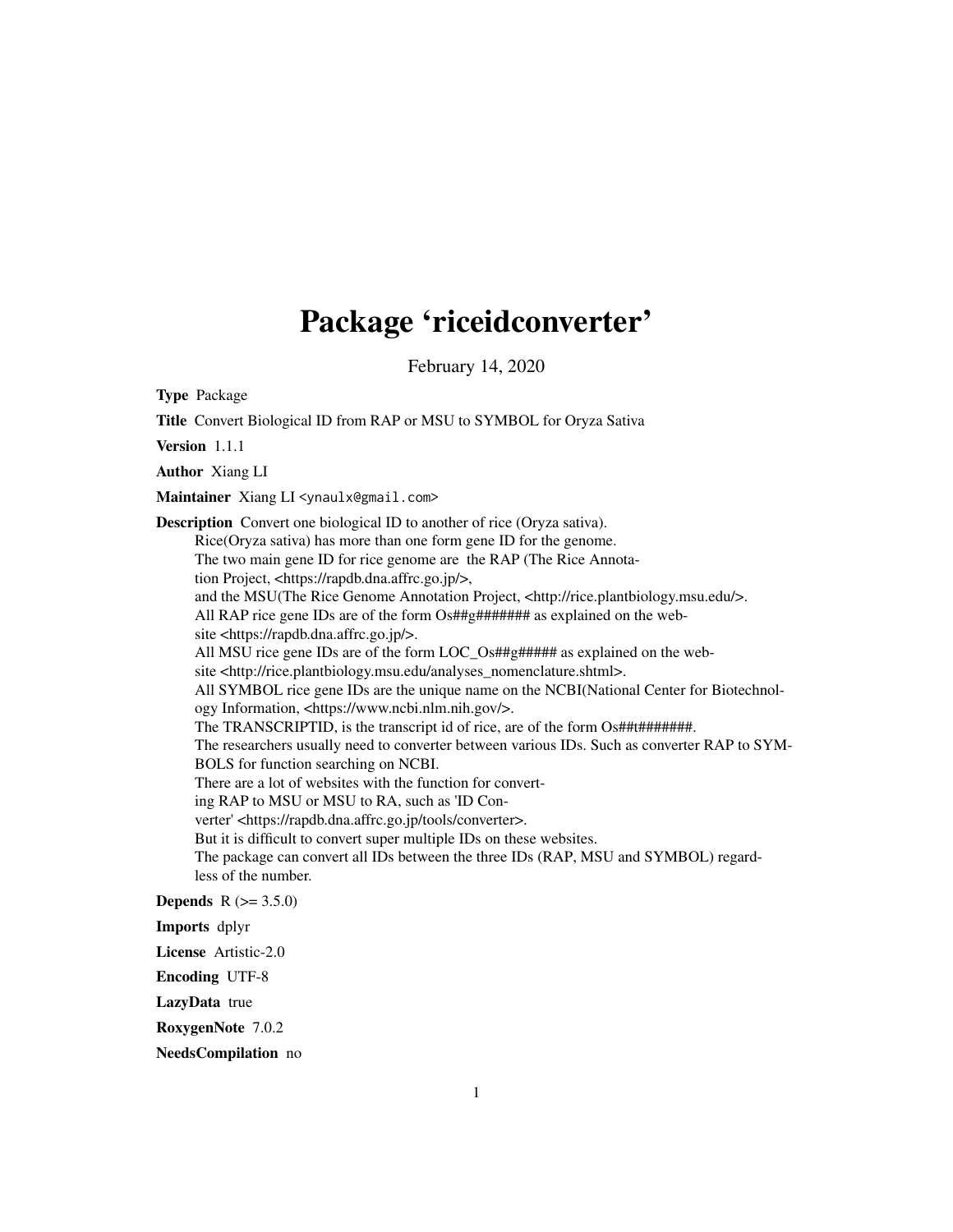<span id="page-1-0"></span>Repository CRAN

Date/Publication 2020-02-14 12:20:02 UTC

### R topics documented:

| rice ideonverter $\ldots \ldots \ldots \ldots \ldots \ldots \ldots \ldots \ldots \ldots \ldots \ldots \ldots$ |  |  |  |  |  |  |  |  |  |  |  |  |  |  |  |  |  |  |
|---------------------------------------------------------------------------------------------------------------|--|--|--|--|--|--|--|--|--|--|--|--|--|--|--|--|--|--|
|                                                                                                               |  |  |  |  |  |  |  |  |  |  |  |  |  |  |  |  |  |  |

#### **Index** [4](#page-3-0)

RiceIDConvert *Convert Biological ID from One to Another for Oryza Sativa*

#### Description

RiceIDConverter Convert One Biological ID to Another for Oryza Sativa, such As SYMBOL to TRANSCRIPTID.

#### Usage

RiceIDConvert(myID, fromType, toType)

#### Arguments

| myID     | A vector of entrez id |
|----------|-----------------------|
| fromType | Keytype of input id   |
| toType   | Keytype of output id  |

#### Value

Return a vector or a datafram

#### Author(s)

Xiang LI <ynaulx@gmail.com>

#### Examples

```
convert_id <- RiceIDConvert('Os01g0100500','RAP',toType = 'MSU')
convert_id <- RiceIDConvert(myID = 'Os01g0100500',
                           fromType = 'RAP',
                            toType = 'SYMBOL')
```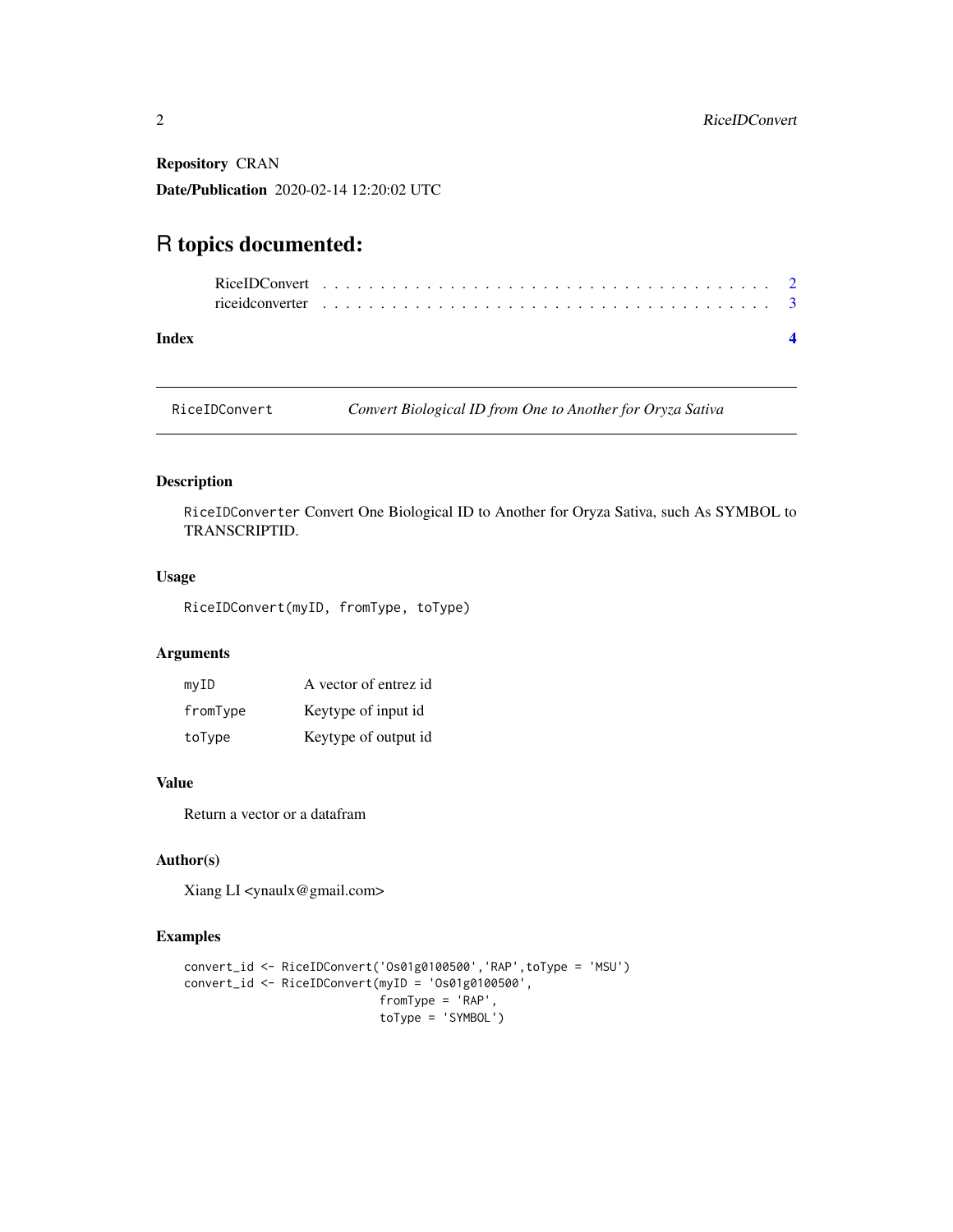<span id="page-2-0"></span>

#### Description

RiceIDConverter Convert one biological ID to another for Oryza sativa, such as MSU to SYM-BOL.

#### Author(s)

Xiang LI <ynaulx@gmail.com>